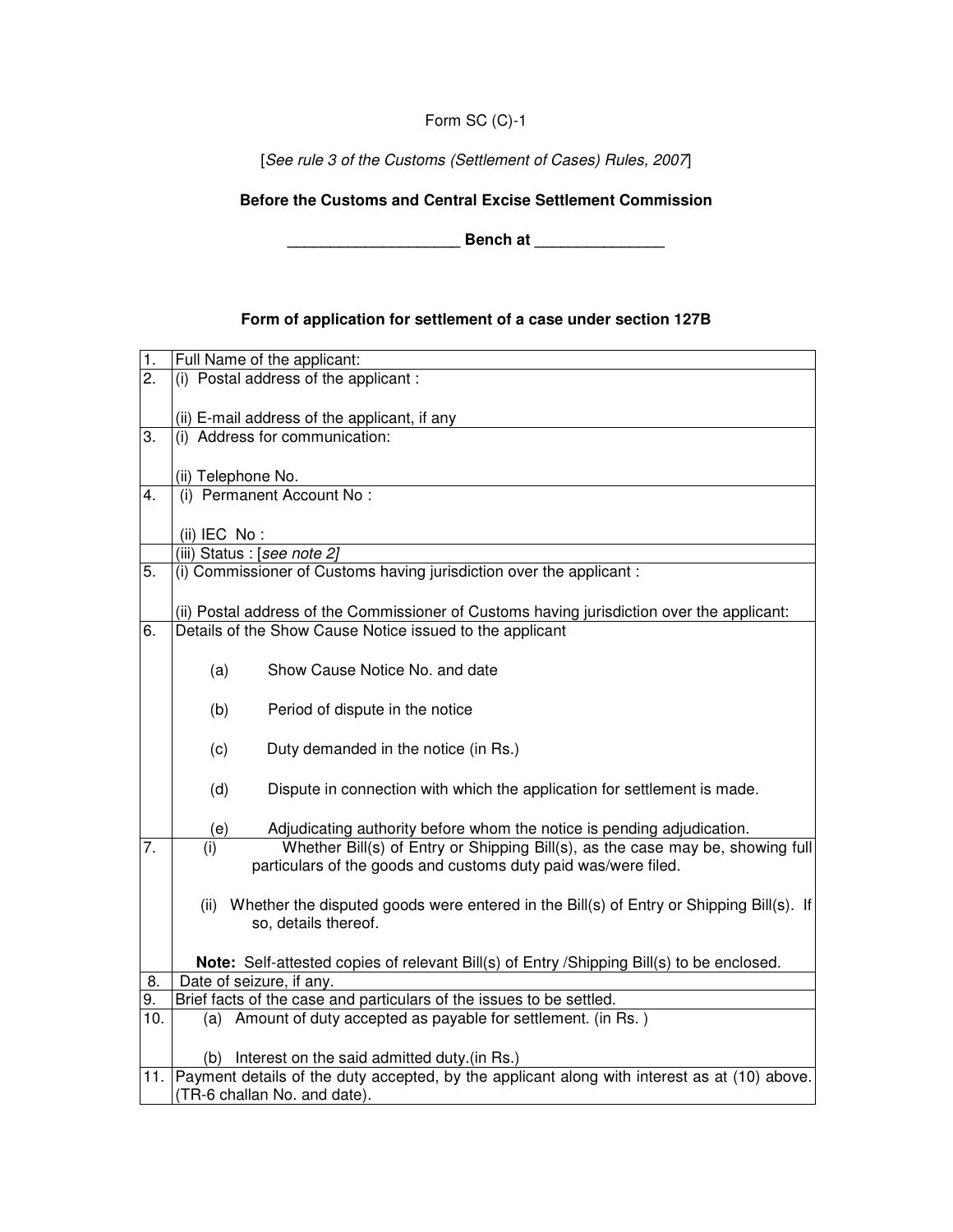| 12. | Whether any application for settlement has been filed by the applicant before any Bench of<br>Settlement Commission on or before 31 <sup>st</sup> May, 2007, if so, details thereof:                                                           |                                                                                                                                                                                                                                                                                                                                   |  |
|-----|------------------------------------------------------------------------------------------------------------------------------------------------------------------------------------------------------------------------------------------------|-----------------------------------------------------------------------------------------------------------------------------------------------------------------------------------------------------------------------------------------------------------------------------------------------------------------------------------|--|
|     |                                                                                                                                                                                                                                                | (a) Application No. and date                                                                                                                                                                                                                                                                                                      |  |
|     |                                                                                                                                                                                                                                                | (b) Amount admitted for settlement                                                                                                                                                                                                                                                                                                |  |
|     | (c)                                                                                                                                                                                                                                            | Details of final order of the Commission                                                                                                                                                                                                                                                                                          |  |
|     | (d)                                                                                                                                                                                                                                            | Whether settlement amount has been paid in terms of the order                                                                                                                                                                                                                                                                     |  |
| 13. | Whether any application for settlement (other than the present one) has been filed by the<br>applicant before any Bench of Settlement Commission on or after 1 <sup>st</sup> June, 2007. If yes,<br>the following information may be provided: |                                                                                                                                                                                                                                                                                                                                   |  |
|     |                                                                                                                                                                                                                                                | (a) Application No. and date                                                                                                                                                                                                                                                                                                      |  |
|     | (b)                                                                                                                                                                                                                                            | Show cause notice No. and date                                                                                                                                                                                                                                                                                                    |  |
|     |                                                                                                                                                                                                                                                | (c) Amount of admitted duty                                                                                                                                                                                                                                                                                                       |  |
|     | (d)                                                                                                                                                                                                                                            | Issue involved                                                                                                                                                                                                                                                                                                                    |  |
|     |                                                                                                                                                                                                                                                | (e) Status of the application, if decided, then                                                                                                                                                                                                                                                                                   |  |
|     |                                                                                                                                                                                                                                                | (i)<br>Settlement order No. and date                                                                                                                                                                                                                                                                                              |  |
|     |                                                                                                                                                                                                                                                | Details of deposit of settlement amount<br>(ii)                                                                                                                                                                                                                                                                                   |  |
| 14. |                                                                                                                                                                                                                                                | If any other application, filed by the applicant, on or after $1st$ June, 2007, is pending before<br>the Settlement Commission, then whether the present application for settlement involves<br>issue identical to the issue in respect of which the other application is pending before the<br>Settlement Commission as on date. |  |

Signature of the applicant

#### **Verification**

I.....................................son/daughter/wife of..................................residing at................. do solemnly declare that I am making this application in my capacity as. ...................... and I am competent to verify it.

That the contents of this application are true and that I have not filed any application for settlement in contravention of the provisions of the Chapter XIVA of the Customs Act, 1962 before the Settlement Commission and also that no information relevant to the facts of the case has been suppressed. Annexures of the documents accompanying the application are true copies of the originals and the tables showing financial transactions are correct and are duly attested by me.